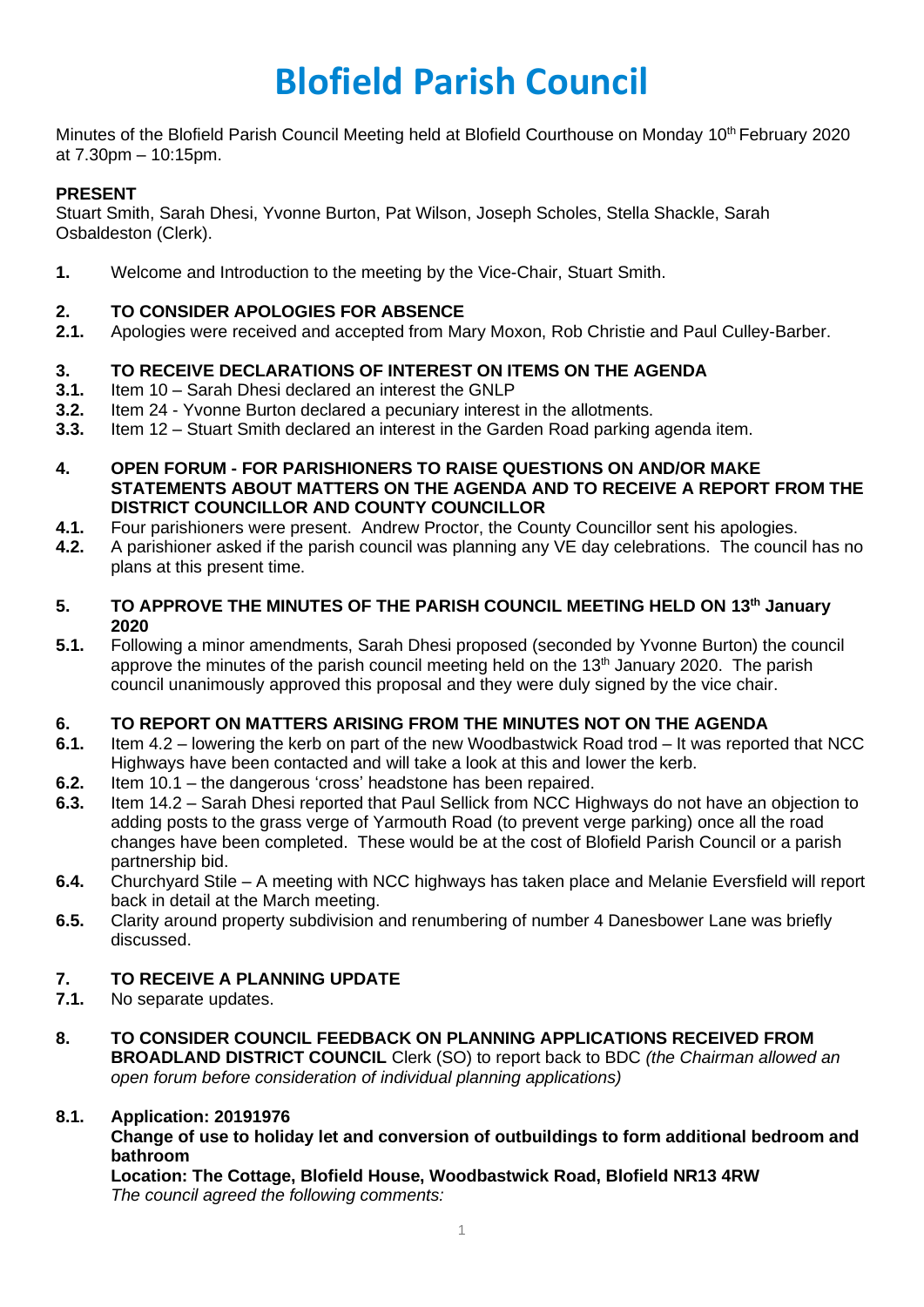*Conversion of existing rental accommodation outbuilding to create a 6 bed split site holiday accommodation. 3 parking spaces have been suggested but as with the NP HOU5 policy we would like to suggest that the parking provision is increased to meet the Neighbourhood Plan policy. An additional observation is that the existing rental accommodation would be taken out of the market and replaced with a holiday let and there would not be any easy pedestrian access to local services facilities - possibly increasing the number of traffic movements entering and exiting the site. The council would like to raise concerns around parking spaces.*

### **8.2. Application: 20200030**

#### **Two and single storey rear extension – revised proposal Location: 13 Globe Lane, Blofield, NR13 4JW**

*Following a brief discussion, the parish council agreed the following comments: The council are pleased to see the ridge height reduced by a considerable amount but still have a concern around overshadowing.*

## **8.3. Application: 20191822**

**Two storey rear extension (amends planning permission 20181894 by extending a further 1.1 metres)**

## **Location: 14 Chamberlin Court, Blofield, NR13 4JF**

*The council would like to raise continued concerns over overshadowing / loss of light for the neighbouring properties.* 

## **8.4. Application: 20200121**

**Internal alterations and extensions**

## **Location: Blofield Hall Coachhouse,Hall Road,Blofield,NR13 4DD**

*The council has no comments on this application (unless plans are amended).* 

### **8.5. Application: 20200147**

## **Two storey rear infill extension with roof alterations & single storey rear extension (revised proposal)**

## **Location: The Alders, Ranworth Road, Blofield, NR13 4PJ**

*The council would like to make the following comments:*

*The revised plan introduces a bedroom window which appears to be overlooking the neighbouring property and so the council have concerns around loss of privacy. The Council still has significant concerns around the proximity of the extensions to the mature adjoining historical hedge and would please request that a site visit is conducted to ensure no impact or damage will be caused to the hedge.* 

### **8.6. Application: 20200118**

## **Approval for access, appearance, landscaping, layout & scale for single detached dwelling as per outline planning permission 20180783 (reserved matters) (revised proposal) Location: Conifers, Orchard Close, Blofield, NR13 4SE**

*The council would like to make the following comments:*

*It has noted that the recommendation is to remove a cherry tree, goat willow and two eucalyptus trees - there is no replacement recorded for these trees. This is contrary to the Neighbourhood Plan policy ENV2 - Soft Site Boundaries and Trees and so the council would appreciate of similar amenity value as part of this proposal. In addition, please ensure trees are not cut down when birds are nesting.* 

### **8.7. Application: 20191955**

**Replace two pairs of sash ground floor windows at front of house and three windows, boxes and sashes on ground floor extension (listed building)** 

**Location: The White House, The Street, Blofield, NR13 4RG** *The council has no comments on this application.*

### **8.8. Application: 20200077**

**Erection of 4no dwellings and associated works (reserved matters appearance, scale & layout) discharge of condition 7 phasing and condition 12 highway improvements of application 20161588**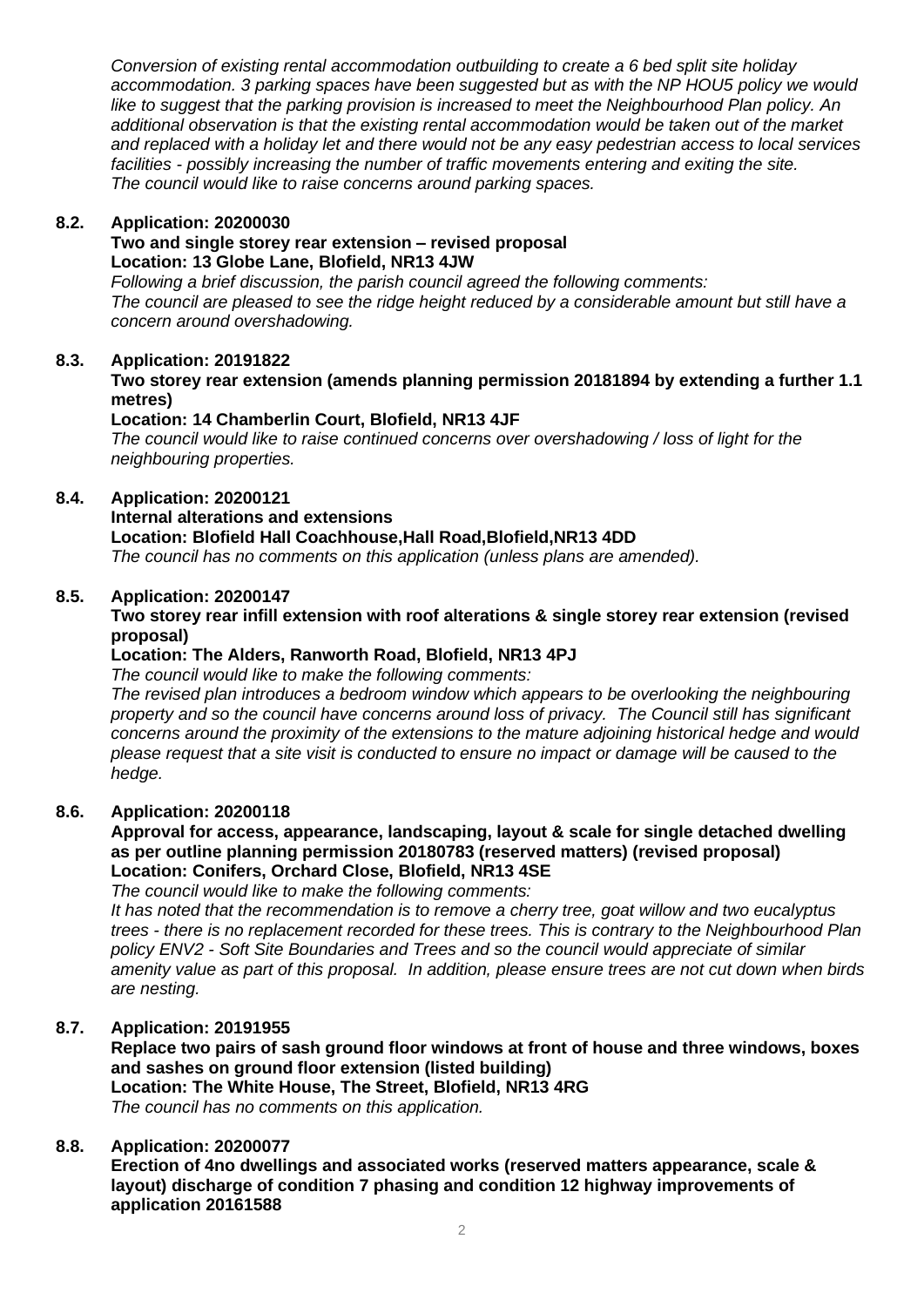## **Location: Field South of Heathlands, Woodbastwick Road, Blofield NR13 4QH**

*Application 20161588 was given outline approval back on 25/4/2018 and a two year time limit for the reserved matters application was imposed as a condition. Condition 7 relates to the access road and condition 12 relates to highway improvement works.* 

*The parish council would like to raise the following objections regarding this planning application:*

- *Previous comments made by the Parish Council still stand. Concerns remain around access - having two accesses in very close proximity to each other. To create a 3rd access at this point conflicts with policies SHCR 09,10 and 11; a proliferation of access is endangering the lives of all our parishioners and children alike. Hemblington Primary School are encouraging parents to park at Heathlands and cross what is a very busy road for school drop off and pick up times. In addition, vehicles regularly speed along Woodbastwick Road. We had previously requested speed reduction measures on Woodbastwick Road as part of this development and are disappointed to see that there has been no attempt to improve safety along this section of very busy road.*
- *Note there is a swale adjacent to the shared private drive - this is for surface water run off from the main Woodbastwick Road gully adjacent to the access at Heathlands. The proposed swale appears to be new and may deprive pedestrian access to the services pedestrians would need to walk the length of the drive instead.*
- *The vision splay north cannot be achieved without 3rd party land. An email from NCC Highways in June 2013 confirms the width of Woodbastwick Road at this point is precisely 10m. Should this dimension be applied visibility cannot be achieved.*
- *The gates of the property Tree Tops must be set back 5m from the road (according to section G3.8 of NCC Highways safe, sustainable development).*

## **8.9. Application: 20191901**

## **Creation of independent residential unit and creation of external access Location: The Pink House, Fox Lane, Blofield NR13 4LW**

*The council would like to make the following comments:*

*At present there is shared parking at the rear of the Pink House, This proposal seeks to introduce one* 

*parking space for a 1 bedroom dwelling which is contradictory to NP HOU5 which states that a 1 bed dwelling should have a minimum of 2 parking spaces, this is a concern for the council. This proposal would also remove any possibility of linking the footpath which terminates at the Pink House rear access to Lingwood Road to create a better pedestrian connectivity.*

#### **9. TO AGREE ANY COMMENTS ON THE PLANNING APPEAL FOR APPLICATION 20171386 'LAND EAST OF THE MEMORIAL HALL, BRUNDALL', APPEAL REFERENCE APP/K2610/A/19/3239986**

**9.1.** Following a brief discussion, Joseph Scholes proposed (seconded by Yvonne Burton) the council resubmit the last comments made against this development. This was unanimously agreed by everyone present. Clerk (SO) to action.

### **10. TO RECEIVE AN UPDATE ON FROM THE GNLP CONSULTATION INFORMATION EVENING AT BROADLAND DISTRICT COUNCIL AND AGREE ANY NECESSARY ACTIONS AND AGREE COUNCIL FEEDBACK ON THE CONSULTATION**

- **10.1.** Stuart Smith read out a detailed summary (prepared by Rob Christie) of the position for Blofield and Blofield Heath.
- **10.2.** The council agreed to put forward the following comments on the consultation (clerk (SO) to action):
- **10.3.** Overall it was felt that given recent development the parish has absorbed over the last five years the council was pleased to see that very little more has been allocated. Considering the large number of sites that were put forward at the 'call for sites' stage of the GNLP development, it is pleasing to see that only 1 has been allocated.
- **10.4.** It was agreed to prepare a brief summary for the website etc for parishioners information and understanding and to encourage parishioners to make comment. Stuart Smith/Rob Christie to prepare this. Clerk (ME) to publicise.
- **10.5.** Clerk (SO) to publicise the GNLP comments contact page and information in Focal point.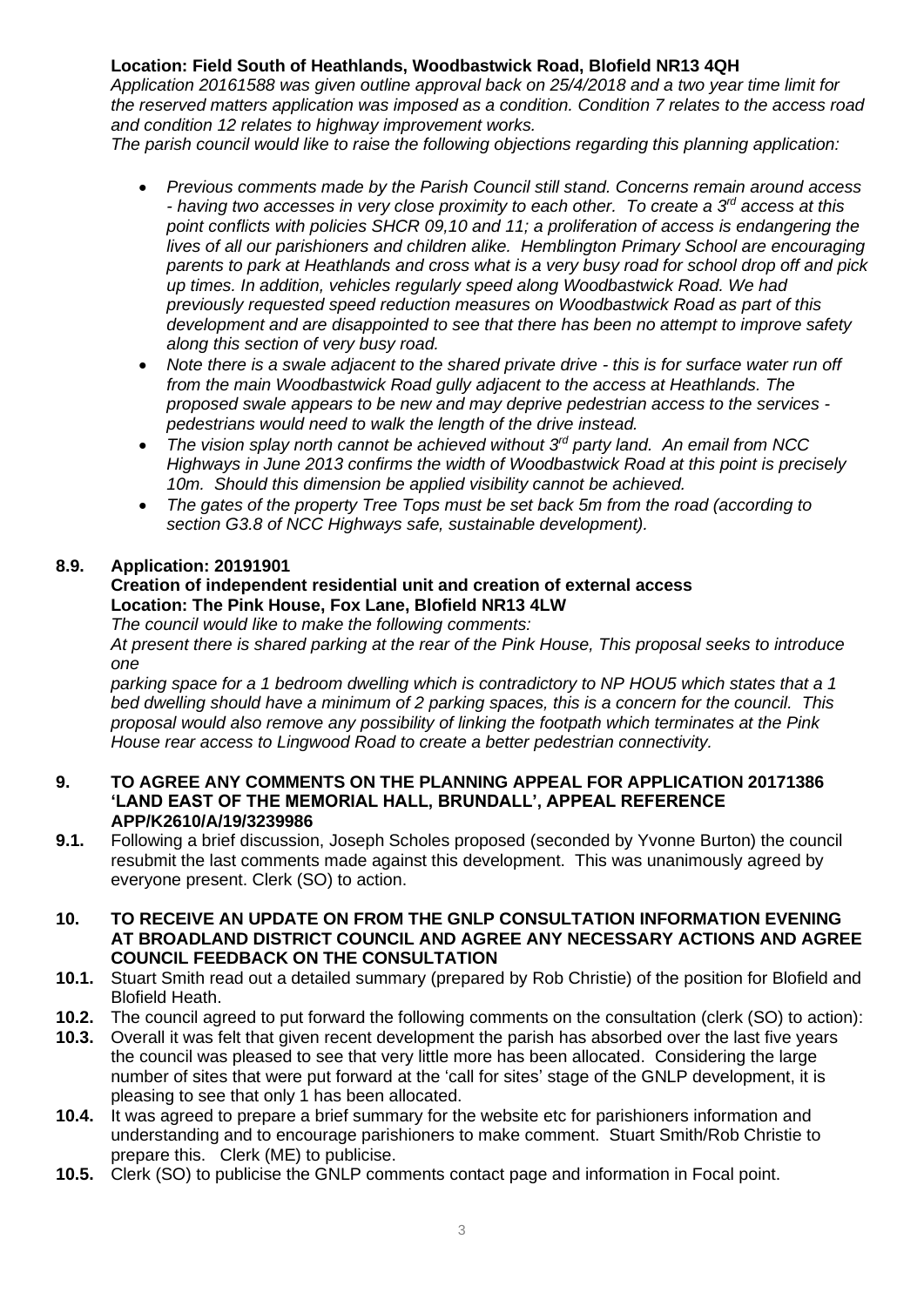## **11. TO CONSIDER FEEDBACK ON ANY PLANNING APPLICATIONS RECEIVED SUBSEQUENT TO THE PUBLICATION OF THIS AGENDA**

**11.1.** No further applications were received.

## **12. TO CONSIDER A PARISHIONER'S CONCERN REGARDING GARDEN ROAD PARKING**

**12.1.** The parish council considered the matter and agreed to contact Paul Sellick from NCC Highways for any solutions to the problem. Clerk (ME) to action.

## **13. TO RECEIVE AN UPDATE REPORT ON CURRENT PROJECTS AND AGREE ANY NECESSARY ACTIONS**

- **13.1.** Melanie will provide a report on various Churchyard matters in the March 2020 meeting.
- **13.2.** Website the contractor is working on the draft and a meeting is scheduled for 25<sup>th</sup> February to review a first draft and discuss website content.
- **13.3.** Designated fund applications Sarah Dhesi reported that Highways England have a new team working on the A47 dualling. They are keen to support environmental projects. They require all information and applications for designated funds submitting again. Clerk (ME) to enhance / adjust the designated fund applications (taking into account Culvert work and all revised Martys Marsh costs) and resubmit them.

## **14. TO RECEIVE AN UPDATE ON MARTY'S MARSH AND AGREE ANY NECESSARY ACTIONS**

- **14.1.** Yvonne Burton summarised the position to date:
	- Melanie Eversfield continues to work on the planning application and is awaiting surveys before submitting this to BDC.
	- The Bure Valley Group and friends are bringing a working group on 19<sup>th</sup> February at 10am to cut the reed on site.
	- Two working party dates have been set for 14<sup>th</sup> March and 11<sup>th</sup> April 2020 at 10am.
	- All entrances have been measured and Yvonne has drawn diagrams to illustrate gates required.
	- Yvonne Burton and Sarah Dhesi will be obtaining 3 quotations for 3 pedestrian gates and 1 vehicular gate.
	- It is hoped it will be possible to apply for a small grant from BDC for a picnic table.

## **15. TO RECEIVE AN UPDATE ON MARTY'S MARSH CULVERT AND AGREE THE COST FOR A CONDITION REPORT**

- **15.1.** The culvert under the vehicular entrance has been photographed and images sent to the surveyor. An onsite visit and meeting has taken place with the surveyor.
- **15.2.** An urgent survey of the culvert is required to assess repairs needed. Therefore, this was instructed by the chair between the January and February meeting. Following a brief update, Sarah Dhesi proposed (seconded by Joseph Scholes) the council pay the £400 cost of this survey. The council unanimously resolved to approve this proposal.
- **15.3.** A draft survey has been provided but will be adjusted now images of the culvert are available.
- **15.4.** The council are still awaiting an update from Brundall Parish Council regarding a bridge linking Cremer's Meadow and Marty's Marsh and clarity on where the boundary between the two pieces of land is.

## **16. TO RECEIVE AN UPDATE ON THE CHURCHYARD LIME TREE EPICORMIC GROWTH**

**16.1.** The first epicormic growth working party was very successful. Around 10 volunteers came last Saturday morning and over half the epicormic growth has been cut back carefully. Rob Christie suggested a bi-annual churchyard working party to prep for Winter / Spring.

## **17. TO NOTE RECEIPT OF A CHURCHYARD TREE SURVEY**

**17.1.** Received and returning in the March meeting with an overall churchyard summary.

## **18. TO RECEIVE A SMALL PROJECTS UPDATE AND AGREE NEXT ACTIONS**

- **18.1.** Sarah Dhesi updated the council on various possible small projects within the parish.
- **18.2.** Opening of the Courthouse Gardens during the day in the Summer Stella Shackle / Rob Christie to take this proposal to the Courthouse Management Committee for consideration.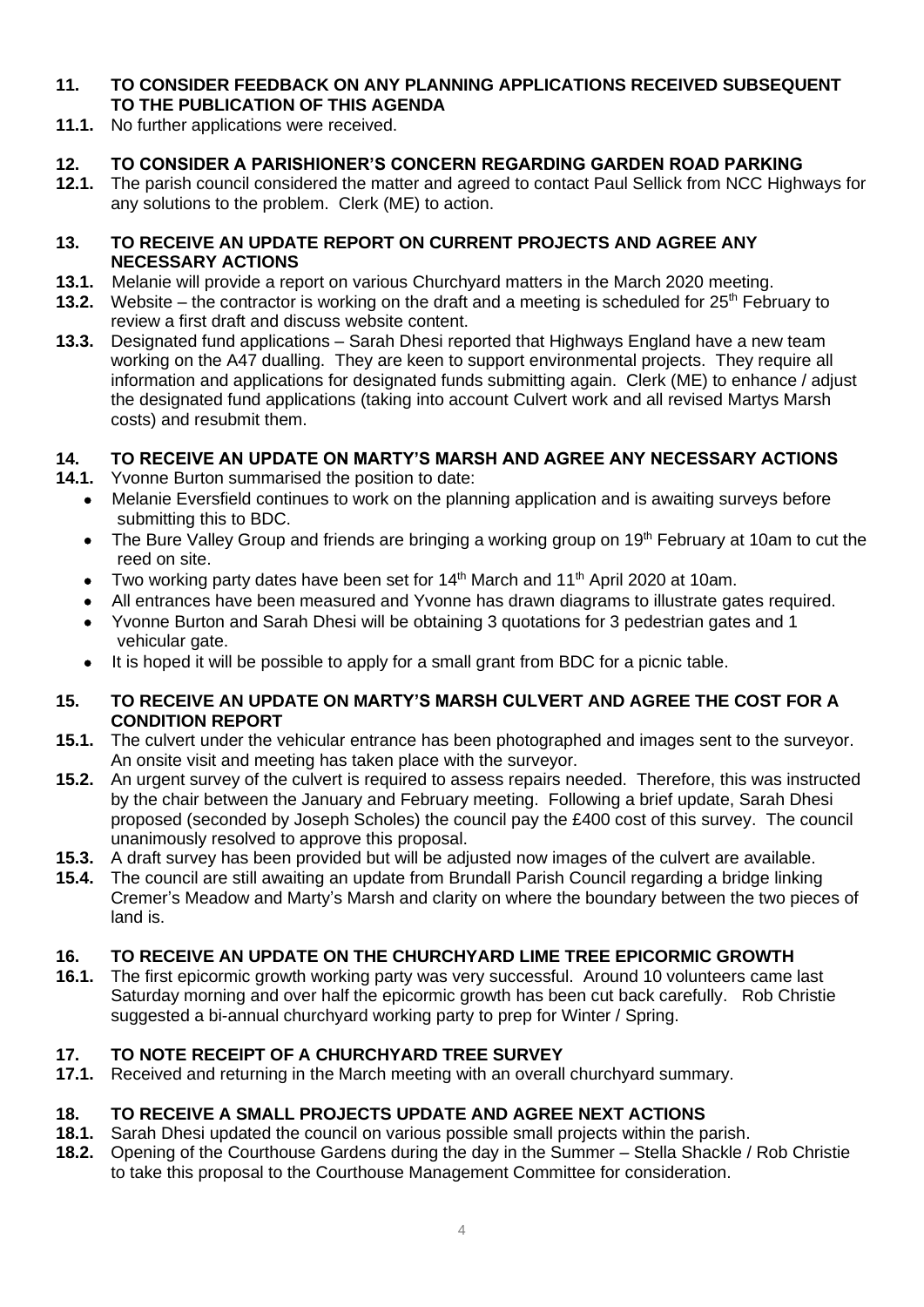- **18.3.** Consider providing noticeboards to Margaret Harker Hall, Heathlands and the Courthouse hall representatives to explore the hall interest and what they would display in them. Clerk (SO) to review budget limits.
- **18.4.** Clerk (ME) to review the designated fund play area application to ensure it is ready for resubmission.
- **18.5.** Consider a bench for the MHH small play area Sarah Dhesi to work with the MHH committee to put forward a small grant request to the council for 50% of the funding for a bench for the small play area, offering 3 alternative designs/ costs for the bench.
- **18.6.** Clerk (ME) to encourage recycling through the new website (such as recycle collection points and gumtree etc).
- **19. TO APPROVE THE COUNCIL EMPLOYER RATES PAYABLE TO THE NORFOLK PENSION FUND FOR THE THREE YEARS BEGINNING 1 APRIL 2020**
- **19.1.** Stuart Smith proposed (seconded by Stella Shackle) the council approve the employer contribution rates payable for the Norfolk Pension fund for the three years beginning 1 April 2020. The council unanimously resolved to approve this proposal.

## **20. TO CONSIDER TAKING ON DELEGATED GRASS CUTTING FOR THE PARISH FROM NCC AND AGREE ANY NECESSARY ACTIONS**

- **20.1.** Currently NCC pay a contractor who sub-contracts out the work to provide 5 grass cuts of various verges / small areas within the parish. The Parish council can receive funds of approximately £2200 for 2020/21 from NCC to allow the council to choose their own contractor to carry out grass cutting for the parish. Garden Guardian (who already cuts the Churchyard / Courthouse for the parish council) can provide 12 cuts for this sum of money.
- **20.2.** Following a brief discussion, the council unanimously resolved to approve the proposal above and take on a delegated powers agreement for 2020/21 to carry out this work. It seems that parish will get a better service and look tidier throughout the year. In addition, the council agreed to request that the parish council source funds from NCC for cutting Footpath FP8. Clerk (SO) to action.c

## **21. TO APPROVE INVOICES FOR PAYMENT**

**21.1.** Joseph Scholes proposed (seconded by Yvonne Burton) the council approve all payments totaling £7,479.44 (see Appendix A). The council unanimously approved this proposal. Clerk (SO) to issue cheques.

## **22. TO CONSIDER A STREET NAME FOR THE NEW DEVELOPMENT OFF BLOFIELD CORNER ROAD**

**22.1.** Following a detailed discussion, Sarah Dhesi proposed (seconded by Yvonne Burton) the parish council put forward the next name from the WWI deceased list, 'William Brown' who served in the Norfolk Regiment in WWI and died on 23 April 1917 age 38. The council unanimously resolved to approve this proposal. Clerk (SO) to request with BDC.

## **23. TO RECEIVE A REPORT ON OPERATION LONDON BRIDGE AND AGREE ANY NECESSARY ACTIONS**

- **23.1.** The following proposals (23.2-23.6) were agreed by the council (Clerk (ME) to action):
- **23.2.** Clerk (ME) to obtain Broadland District Council protocol and also asks if they have any condolence books or official photographs that we could purchase/have. If they don't then we look at purchasing ourselves.
- **23.3.** Council have a book of condolence with an official photograph in a frame on a table with a vase of flowers and a weighted pen in the Church. If the Church will not agree to this then we could possibly ask the Doctors Surgery.
- **23.4.** Ask the Church if flowers could be laid by the memorial cross in the churchyard and if not there is the possibility of opening the Courthouse gardens for this part.
- **23.5.** When setting up the new website have a page in the background detailing what is planned so that this can be made live as soon as the event happens.
- **23.6.** The Council agree a budget of up to £750.00 for an event to mark the coronation that will take place 6 months later. It was suggested that we leave it up to either Heathlands or Margaret Harker Hall Committees to decide if they would like to organise a celebration and they could both apply for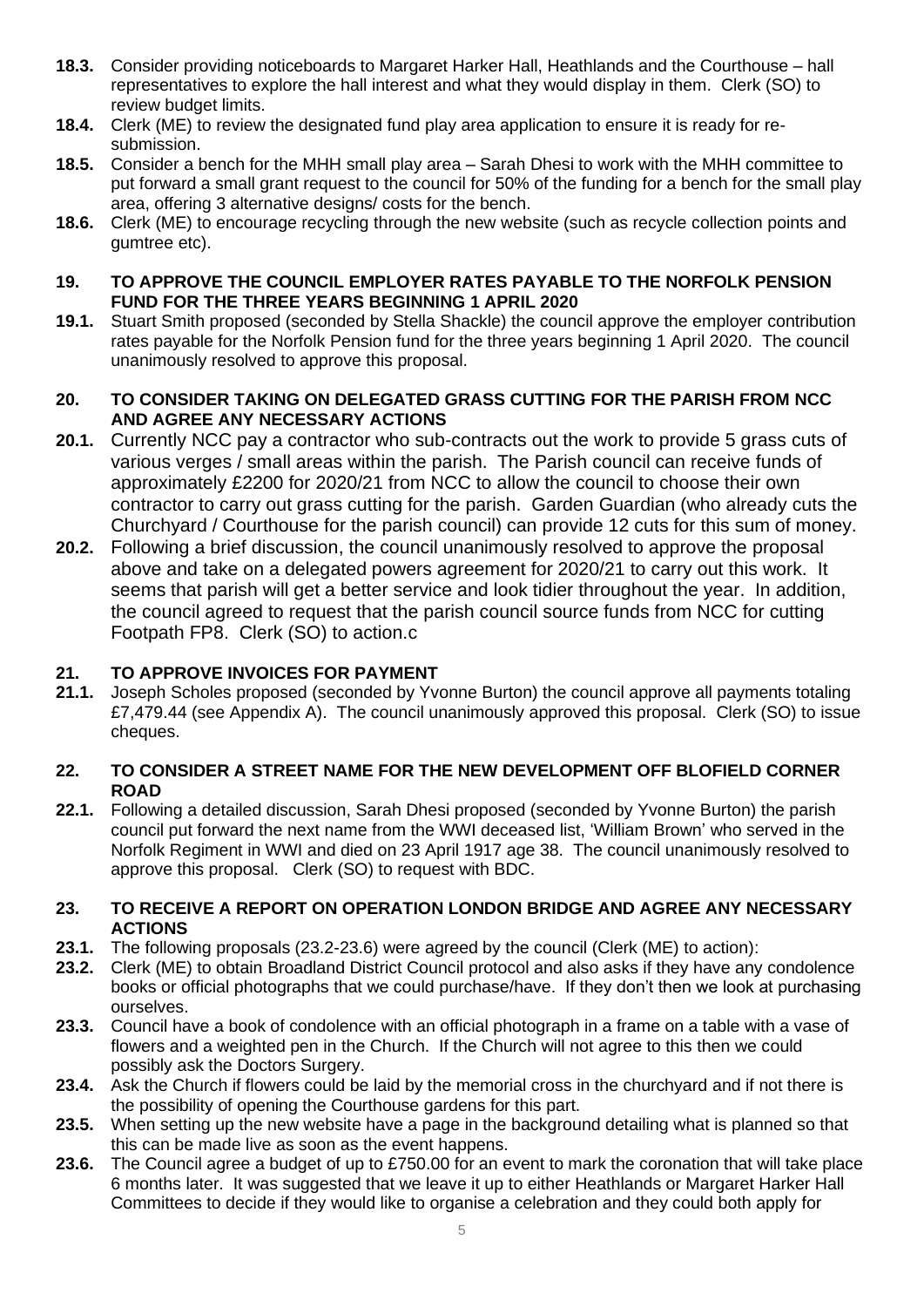some funding towards the event. The Council would then decide who, if not both the money should go too and that some councillors would take an active role on the committee organising the event and report back to the Council accordingly. If both Heathlands and Margaret Harker Hall do not want to organise an event then the Parish Council will host an event at the Courthouse.

## **24. TO RECEIVE AN ALLOTMENTS' WORKING PARTY MEETING UPDATE AND AGREE ANY NECESSARY ACTIONS**

- **24.1.** Sarah Dhesi reported that herself and the allotment association have met with Highways England regarding the revised A47 dualling plans, detail and timeline. Archaeological digs and relocating of the gas mains will commence shortly. The road works will commence in Spring 2022. Sarah summarized detailed notes from the meeting.
- **24.2.** Highways England have confirmed further compensation can be claimed for the loss of use of plots as the start date of works has been delayed. In addition, compensation can be claimed for temporary repairs to the allotment entrance / car park. Clerk (ME) to submit claim to Highways England.
- **24.3.** Sarah Dhesi reported that the allotments association are happy with the current pest controller. Clerk (ME) to contact and request a renewed quotation for 2020/21.

## **25. TO RECEIVE A GOOD NEIGHBOURHOOD SCHEME UPDATE**

- **25.1.** Pat Wilson reported back from the AGM of the scheme. During 2019 there was an average of 4 calls per week (mainly transport related). In addition, befriending, dog walking, shopping help and gardening requests were made. Since August 2019, more requests have come from Brundall.
- **25.2.** In total there are 22 volunteers, 15 from Brundall, 6 from Blofield and 1 from Little Plumstead. Clerk (SO) to enquire if leafleting within Focal Point is possible.

## **26. TO CONSIDER A VISIT TO THE PARISH FROM THE NEW MP FOR BROADLAND JEROME MAYHEW**

**26.1.** Following a brief discussion, the council agreed to arrange a meeting with a couple of councillors to take 2/3 focus topics to Mr Mayhew for detailed discussion. Clerk (ME) to action.

## **27. TO RECEIVE AN UPDATE FROM THE RECENT CLUSTER MEETING**

**27.1.** Stuart Smith provided a brief update form the cluster meeting. The next meeting is scheduled for 21<sup>st</sup> April at Postwick Village Hall at 7:30pm, hosted by Brundall Parish Council.

## **28. TO CONSIDER ADDITIONAL COMMUNITY LAND AND AGREE ANY NECESSARY ACTIONS**

**28.1.** Joseph Scholes proposed (seconded by Sarah Dhesi) the council contact landowners of any suitable additional community land as and when the opportunity arises. Clerks to action.

## **29. TO NOTE ANY CORRESPONDENCE RECEIVED**

- **29.1.** Courthouse front door frame repairs the committee reported that they have spoken to the conservation officer at BDC and taken his advice and guidance. They are now looking for carpenters to quote for the approved work.
- **29.2.** The Fuel Charity has appointed Sarah Russen as the new Clerk of the Blofield Fuel Fund.
- **29.3.** The property called Epsilon, North Street, Blofield, Norwich, NR13 4RH has a new house name Robins Nest.
- 29.4. Norfolk Association of Local Councils are holding a meeting on Thursday 20<sup>th</sup> February at South Norfolk Council Chamber to plan a joint response to the 3 public consultations…The GNLP, NCC Local Transport Plan & the Rail Prospectus.
- **29.5.** The Local Transport Plan Consultation and the Norfolk Rail Prospectus will run for seven weeks from 9am Monday 13 January to 5pm 28 February 2020.
- **29.6.** A public consultation is taking place on an amended Flood Risk Supplementary Planning Document for the Broads, the **deadline for comment is 4pm 4 March 2020.** Go here for details and links to the documents out for consultation: [https://www.broads-authority.gov.uk/about-us/how-we](https://www.broads-authority.gov.uk/about-us/how-we-work/transparency/consultations)[work/transparency/consultations.](https://www.broads-authority.gov.uk/about-us/how-we-work/transparency/consultations) Please send any comments to me via email: [PlanningPolicy@broads-authority.gov.uk.](mailto:PlanningPolicy@broads-authority.gov.uk)
- **29.7.** A further public consultation regarding the Norwich Western Link project, on the design developed with input from the successful contractor is scheduled at the end of 2020/early 2021, ahead of the planning application being submitted.